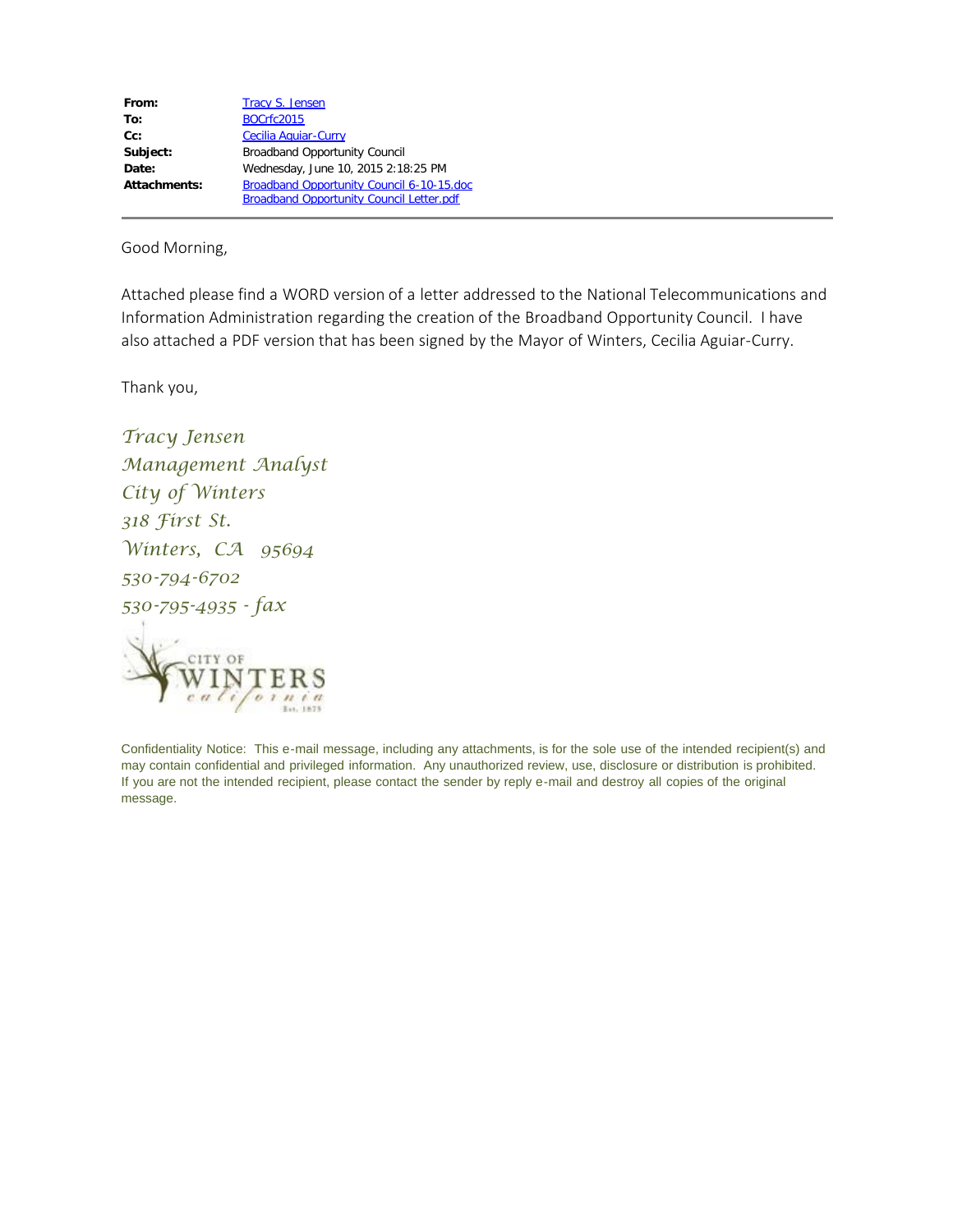

June 9, 2015

National Telecommunications and Information Administration U.S. Department of Commerce 1401 Constitution Avenue NW., Room 4626 ATTN: Broadband Opportunity Council Washington, DC 20230

Dear Ms. Mensah and Mr. Strickling,

We would like to thank your administration for addressing the very critical issue of access to broadband through the creation of the Broadband Opportunity Council. It is my pleasure to submit these comments on behalf of the community of Winters, CA and apply to questions posed in the Notice and Request for Comment published in the April 29, 2015 Federal Register. My comments address the following question.

## *6. What regulatory barriers exist within the agencies of the Executive Branch to the deployment of broadband infrastructure?*

Introduction :

Winters is a town of nearly 7,000 residents within the rural county of Yolo. We have deep roots around farming and we have focused and supportive leaders working diligently every day to foster intentional growth to provide opportunities for our young people. Winters is home to Mariani Nut Company, one of the largest nut processing operations in our country. We also have dozens of rich, productive farms and amazing success stories such as Turkovich Family Wines, which is a third generation farming family with young people that crafted their trade in other parts of world and have come home to establish a thriving winery as well as a downtown tasting room.

Despite our proximity to UC Davis, our State Capital and the Silicon Valley, we have limited access to broadband. This hampers our ability to coordinate with technological advances in such mediums as education and health. In addition, limited broadband is a barrier in our ability

**318 First Street Winters, CA 95694 Phone.530.795.4910 Fax. 530.795.4935**

**COUNCIL MEMBERS Harold Anderson Wade Cowa n Pierre Neu**

**MAYOR Cecilia Aguiar - Curry MAYOR PRO TEM Woody Fridae**

**CITY CLERK Nanci Mills TREASURER Michael Sebastian**

**CITY MANAGER John W. Donlevy, Jr.**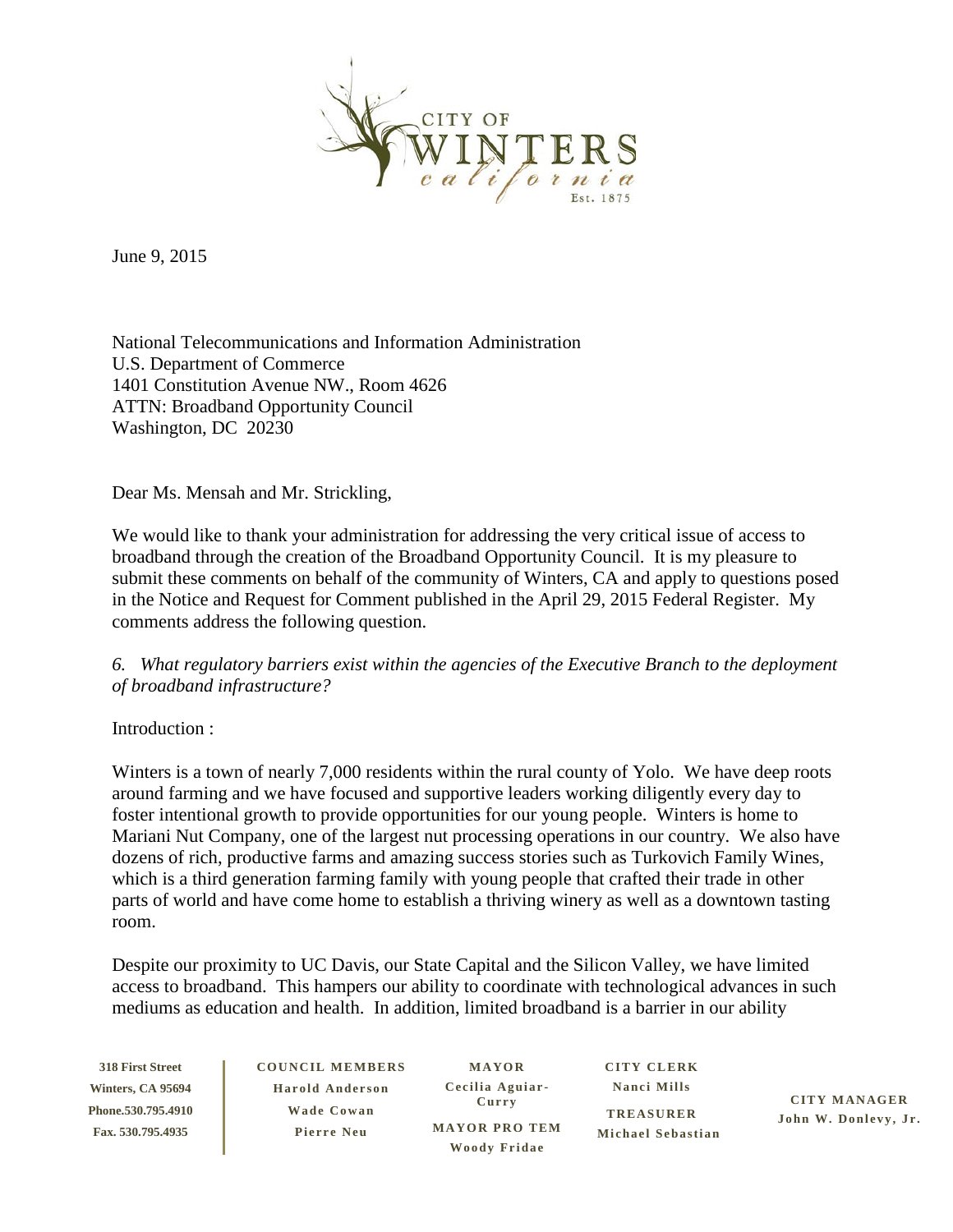Ms. Mensah and Mr. Strickling June 9, 2015 Page 2

to locate new business here, support our farmers in food production, and will help to resolve the issues of drought, pest control, inventory management and more.

Major Barrier:

The leadership in Winters continues to explore funding opportunities which would support the creation of infrastructure. The barrier is that all federal grant opportunities have a definition of rural that disallows our application. In many cases, it is our proximity to urban centers that disqualifies our town although the limited access is no less real because our neighbors do not suffer the same problem. There is often a requirement that our population reach a minimum threshold, often 20,000. This does not seem like an appropriate criteria to apply to Yolo County. We specifically drive development to the urban centers in order to preserve valuable land for agriculture.

We strongly urge the federal government to prepare a definition of rural which takes in to consideration the character of a place and not specifically limiting metrics. I thank you for your consideration

Sincerely,

Cecilia Aguiar-Curry Mayor, City of Winters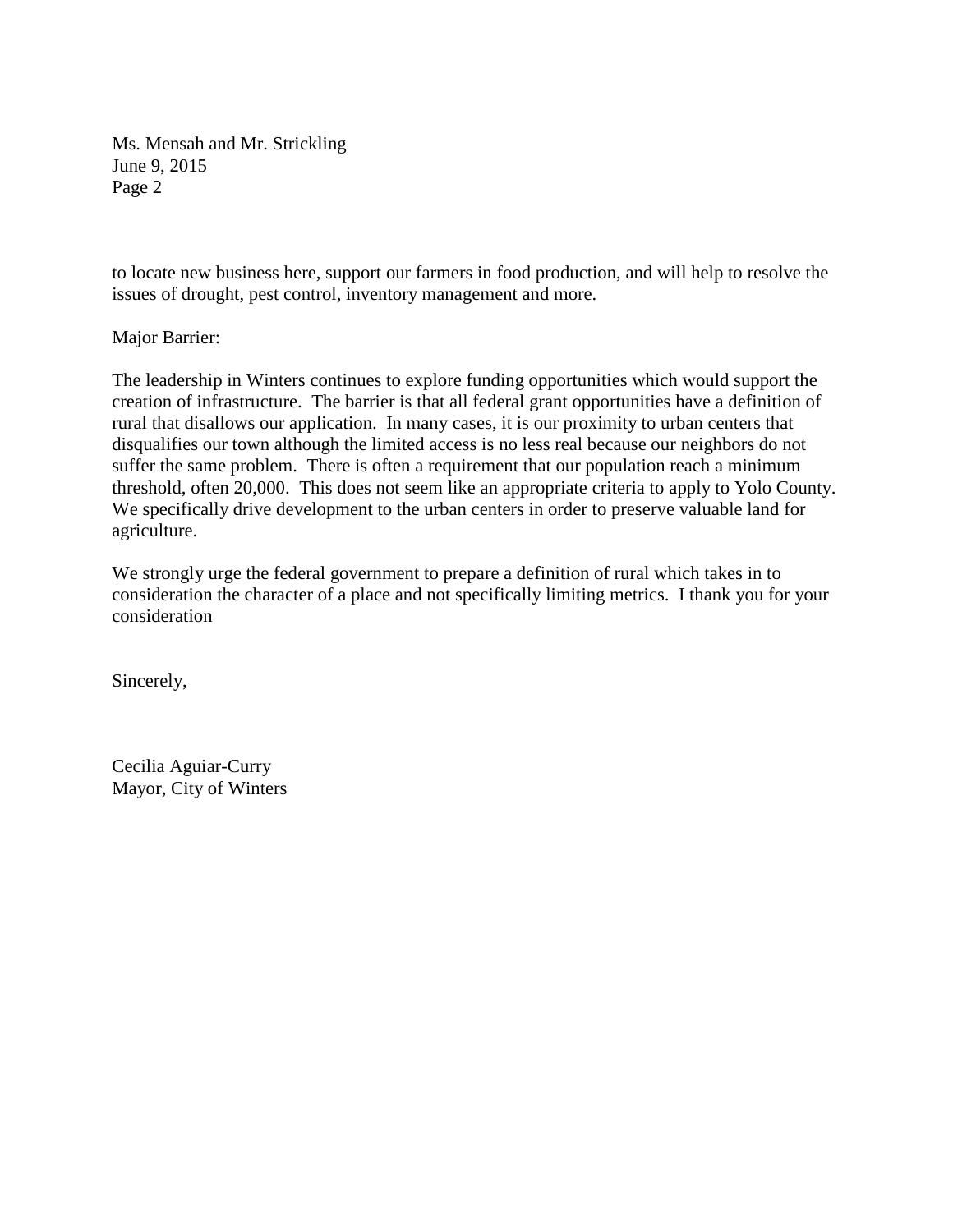

June 9, 2015

National Telecommunications and Information Administration U.S. Department of Commerce 1401 Constitution Avenue NW., Room 4626 **ATTN: Broadband Opportunity Council** Washington, DC 20230

Dear Ms. Mensah and Mr. Strickling,

We would like to thank your administration for addressing the very critical issue of access to broadband through the creation of the Broadband Opportunity Council. It is my pleasure to submit these comments on behalf of the community of Winters, CA and apply to questions posed in the Notice and Request for Comment published in the April 29, 2015 Federal Register. My comments address the following question.

## 6. What regulatory barriers exist within the agencies of the Executive Branch to the deployment of broadband infrastructure?

Introduction:

Winters is a town of nearly 7,000 residents within the rural county of Yolo. We have deep roots around farming and we have focused and supportive leaders working diligently every day to foster intentional growth to provide opportunities for our young people. Winters is home to Mariani Nut Company, one of the largest nut processing operations in our country. We also have dozens of rich, productive farms and amazing success stories such as Turkovich Family Wines. which is a third generation farming family with young people that crafted their trade in other parts of world and have come home to establish a thriving winery as well as a downtown tasting room.

Despite our proximity to UC Davis, our State Capital and the Silicon Valley, we have limited access to broadband. This hampers our ability to coordinate with technological advances in such mediums as education and health. In addition, limited broadband is a barrier in our ability

318 First Street Winters, CA 95694 Phone.530.795.4910 Fax. 530.795.4935

**COUNCIL MEMBERS** Harold Anderson Wade Cowan Pierre Neu

MAYOR Cecilia Aguiar-Curry **MAYOR PRO TEM** Woody Fridae

**CITY CLERK** Nanci Mills **TREASURER** Michael Sebastian

**CITY MANAGER** John W. Donlevy, Jr.